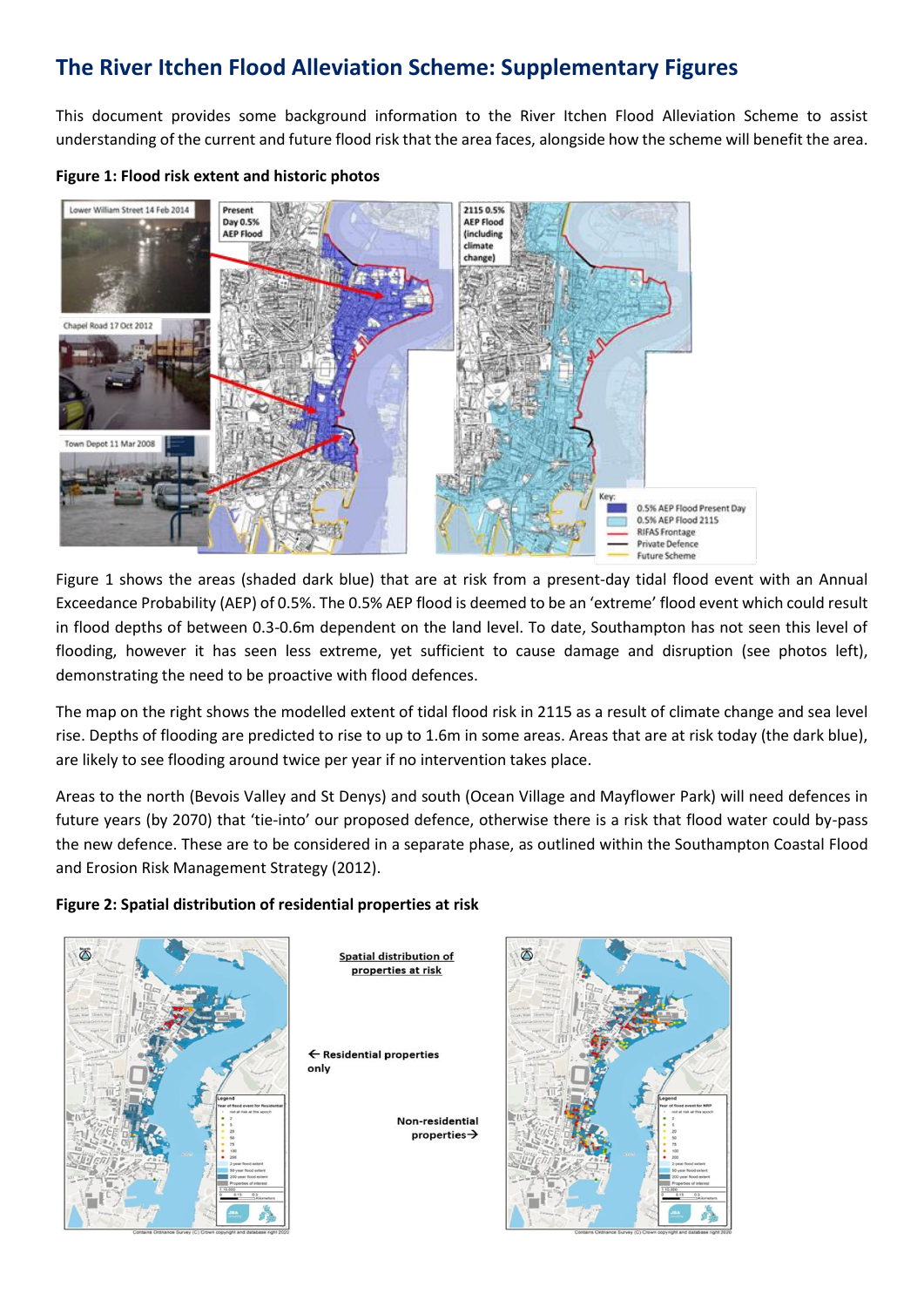At present there are 153 homes and 288 businesses at risk of flooding. The map on the left of Figure 2 shows the position of these homes against a range of different scales of flooding. Most of these homes are located within the Northam Estate which is within the top 5 most deprived communities in Southampton, and within the top 10% most deprived in England (for employment, health and education), therefore may struggle to recover should a flood occur. The Northam Estate also carries one of the Councils largest housing stocks which could present challenges with trying to reaccommodate families and repair properties following a flood.

The map on the right shows the distribution of businesses within the present day flood risk area. Many of the businesses with access to the waterside are deemed to be 'water compatible' (using the definition from the National Planning Practice Guidance, and from engagement carried out to date) and are able to recover more quickly following flooding. Some sites have seen flooding in the past.



**Figure 3: Leading Option (Option 1 mix of frontline and setback) alignment**

Figure 3 shows the proposed alignment for the RIFAS. The red line shows the proposed new defence, with the black showing the recently constructed developer led defences at Meridian and Chapel Riverside. The yellow line denotes future phases of the defence.

The area shaded green shows all areas that will benefit from the new flood defence. This provides a reduction in flood risk to 1167 homes and 1033 businesses at risk of flooding over the next 100 years, as well as council buildings, schools, religions buildings and critical infrastructure including the A3024 Northam Road, parts of the national railway line and electrical substations, that if flooded will cause disruption for many people outside of the immediate risk area.

By reducing the constraint of flood risk within the green area, this provides better potential for regeneration to come forward. The defence does not harm development potential of the areas remaining riverside of the defence (blue shading) as these can bring forward frontline defences in future should regeneration take place.